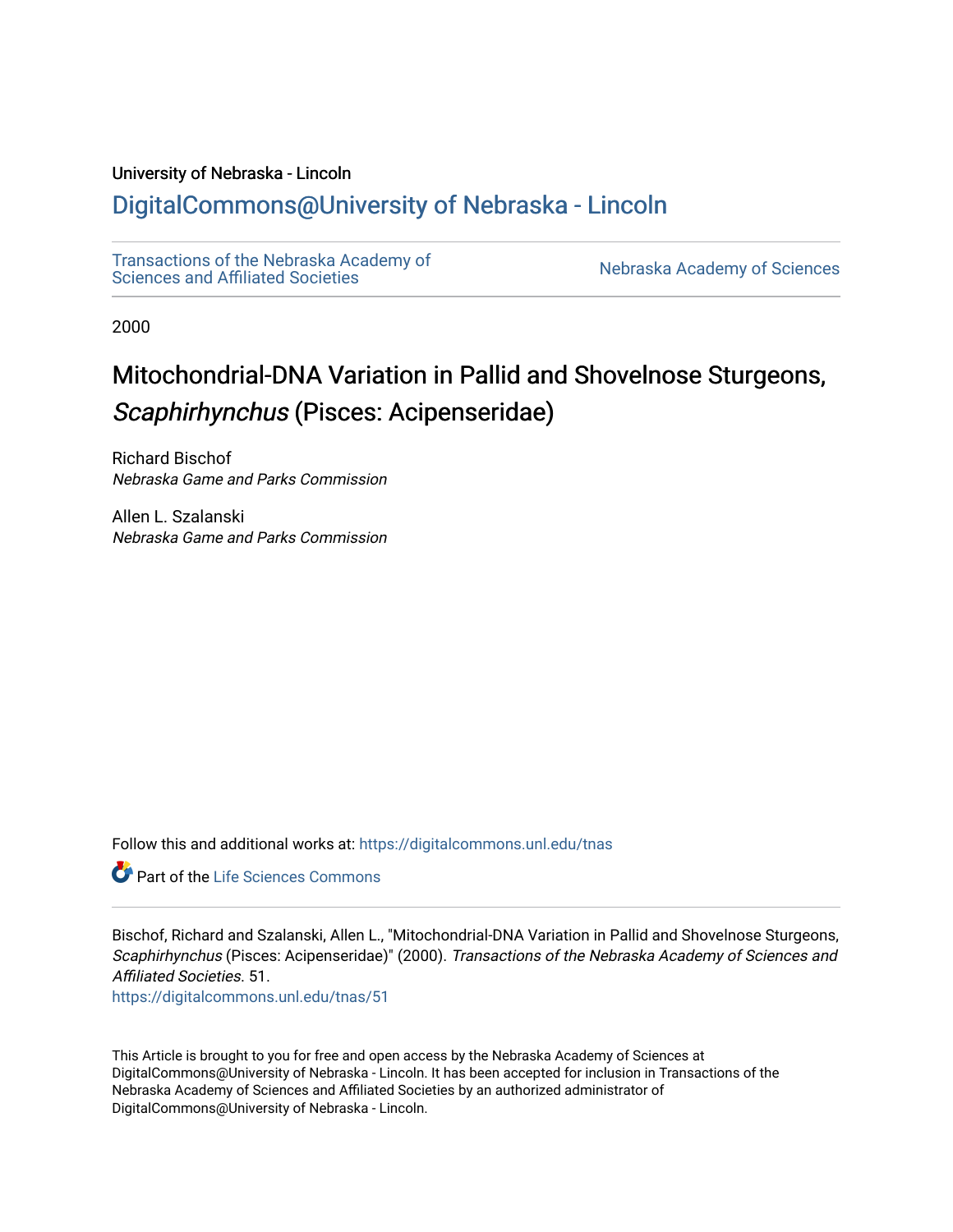#### MITOCHONDRIAL-DNA VARIATION IN PALLID AND SHOVELNOSE

#### STURGEONS, *SCAPHIRHYNCHUS* (PISCES: ACIPENSERIDAE)

#### Richard Bischof and Allen L. Szalanski

Genetic and Forensic Analysis Laboratory Nebraska Game and Parks Commission 2200 North 33rd Street Lincoln, Nebraska 68503

#### *ABSTRACT*

Sequencing analysis was used to characterize a mtDNA D-Ioop amplicon of 838 bp. Four pallid sturgeons, *Scaphirhynchus albus,* and four shovelnose sturgeons, S. *platorynchus,*  from four states (Illinois, Louisiana, Montana, North Dakota) were used for this analysis. DNA sequencing of the nine fish revealed eleven polymorphic sites and six distinct haplotypes. No fixed nucleotide substitutions were observed between pallid and shovelnose sturgeons.

#### t t t

Pallid *(Scaphirhynchus albus* Forbes & Richardson), shovelnose *(S. platorynchus Rafinesque)*, and Alabama *(S. suttkusi* Williams & Clemmer) sturgeons represent a morphologically distinct genus indigenous to the Mississippi and Mobile river drainages of North America (Bailey and Cross 1954). The shovelnose sturgeon is relatively common and inhabits most major rivers of the Mississippi River drainage, while the pallid sturgeon is endangered and restricted to the Missouri and the lower Mississippi River (Birstein 1993, Dryer and Sandoval 1993). The Alabama sturgeon is very rare and is restricted to the Mobile River basin of Alabama and Mississippi (Williams and Clemmer 1991). While the pallid and shovelnose sturgeons are morphologically distinct (Keenlyne and Henry 1994), hybrids are known to occur (Carlson et a1. 1985, Keenlyne et a1. 1994). The issue of the genetic distinction of pallid and shovelnose sturgeons has been controversial and was recently reviewed by Wirgin et al (1997). While several studies (Phelps and Allendorf1983, Genetic Analysis, Inc. 1994) found no genetic differentiation between the species, others (Campton et a1. 1995) suggest they are distinct species. The purpose of this study was to determine if pallid and shovelnose sturgeons sampled from four US states can be differentiated using DNA sequencing of the mitochondrial D-Loop region.

#### METHODS AND MATERIALS

Fin tissue from five pallid and four shovelnose sturgeons from four US states was obtained during 1995 (Table 1). Tissue samples were preserved by freezing at -70°C. Voucher specimens are maintained at the Genetic and Forensic Analysis Laboratory of the Nebraska Game and Parks Commission, Lincoln, Nebraska, USA. DNA was isolated from a  $5 \times 5$  mm portion of each sample using the Puregene DNA isolation kit D-5000A (Gentra, Minneapolis, MN). The extracted DNA was stored at -20°C. PCR was conducted using the primers ProlinetRNA-2 (5'-ACCCTTAACTCCCAAAGC-3') and PhenyltRNA-1 (5'-GTGTTATGCTTTAGTTAAGC-3') (Bernatchez et a1. 1992) per Szalanski et a1. (in press). Amplified DNA was purified using Micron 50microconcentrator (Amicon Inc, Beverly, MA) and resuspended to a volume of  $10.0 \,\mathrm{\upmu}$ l using nanopure water.

Purified and concentrated DNA, approximately 2.5 ng/lOO bp, was sent to the DNA Sequencing Facility, Iowa State University (Ames, IA) for direct sequencing

Table 1. Samples of *Scaphirhynchus platorynchus* and S. *alb us* used in this study.

| <b>Sample</b><br>ID | <b>Species</b>  | <b>State</b> | River       |
|---------------------|-----------------|--------------|-------------|
| <b>SS635</b>        | S. platorynchus | MТ           | Yellowstone |
| <b>SS638</b>        | S. platorynchus | MТ           | Yellowstone |
| SS641               | S. platorynchus | MТ           | Yellowstone |
| <b>SS644</b>        | S. platorynchus | MТ           | Yellowstone |
| <b>PS109</b>        | S. albus        | ND           | Missouri    |
| <b>PS115</b>        | S. albus        | ND           | Missouri    |
| <b>PS129</b>        | S. albus        | Н.           | Mississippi |
| <b>PS560</b>        | S. albus        | IL           | Mississippi |
| <b>PS572</b>        | S. albus        | LA           | Atchafalaya |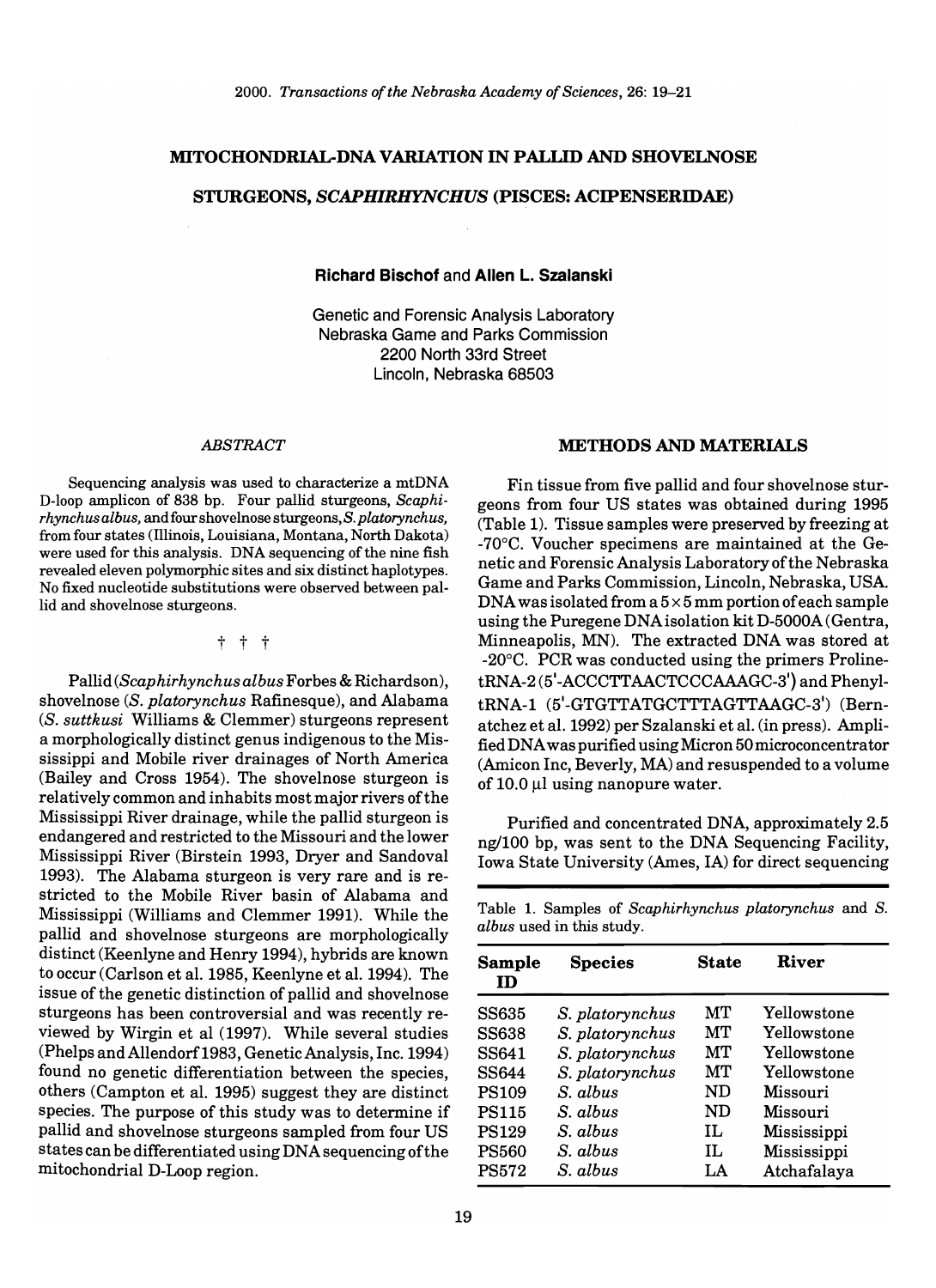#### *20 R. Bischof and* A *L. Szalanski*

in both directions. Consensus sequences for each sequenced individual were derived using GCG (Genetics Computer Group, Madison, WI) GAP program. The GenBank accession numbers for each sequence are AF176341 and AF224873 to AF224880. Sequences were aligned with GCG PILEUP program using paddlefish, *Polyodon spathula* (GenBank accession number AF176340), as the outgroup taxon. Parsimony analyses on the alignments were conducted with PHYLIP v3.57c (Felsenstein 1993) on phylogeneticallyinformative characters only, with gaps being treated as a fifth character state. Bootstrapping was performed by generating 1000 data sets with the SEQBOOT program. Most-parsimonious trees were constructed using DNAPARS, and a majority rule and combinable competent consensus of these trees were constructed using the CONSENSE program in PHYLIP. The DNADIST program ofPHYLIP was used to calculate genetic distances according to the Kimura 2-parameter (Kimura 1980) and maximum likelihood models of sequence evolution. Trees were constructed from these distances with the NEIGHBOR program to create neighbor-joining (Saitou and Nei, 1987) trees.

#### **RESULTS**

Polymerase chain reaction resulted in an 838 b amplicon for the nine sturgeons sequenced. Among the nine individuals, 11 nucleotide positions are polymor phic, of which eight are transitions and three are transversions. Six mitochondrial haplotypes were ob served. Genetic distance among all sturgeons sequencec ranged from 0.0 to 0.84%, with a mean of 0.26%. Align ment of the *Scaphirhynchus* and *Polyodon* mtDNA se· quences resulted in a total of  $941$  characters, including gaps. Distance analysis resulted in a cladogram similal to the one derived from parsimony analysis (Fig. 1) Neither analysis resulted in a distinct clade for pallid and shovelnose sturgeons.

#### **DISCUSSION**

Although the examined sturgeons had nucleotide polymorphisms at 11 nucleotide sites of the mitochon-



Figure 1. Maximum parsimony consensus cladogram generated by PHYLIP from 5 pallid and 4 shovelnose sturgeon D-Loop sequences, using paddlefish as the outgroup taxon. Only bootstrap percentages >50% are provided.